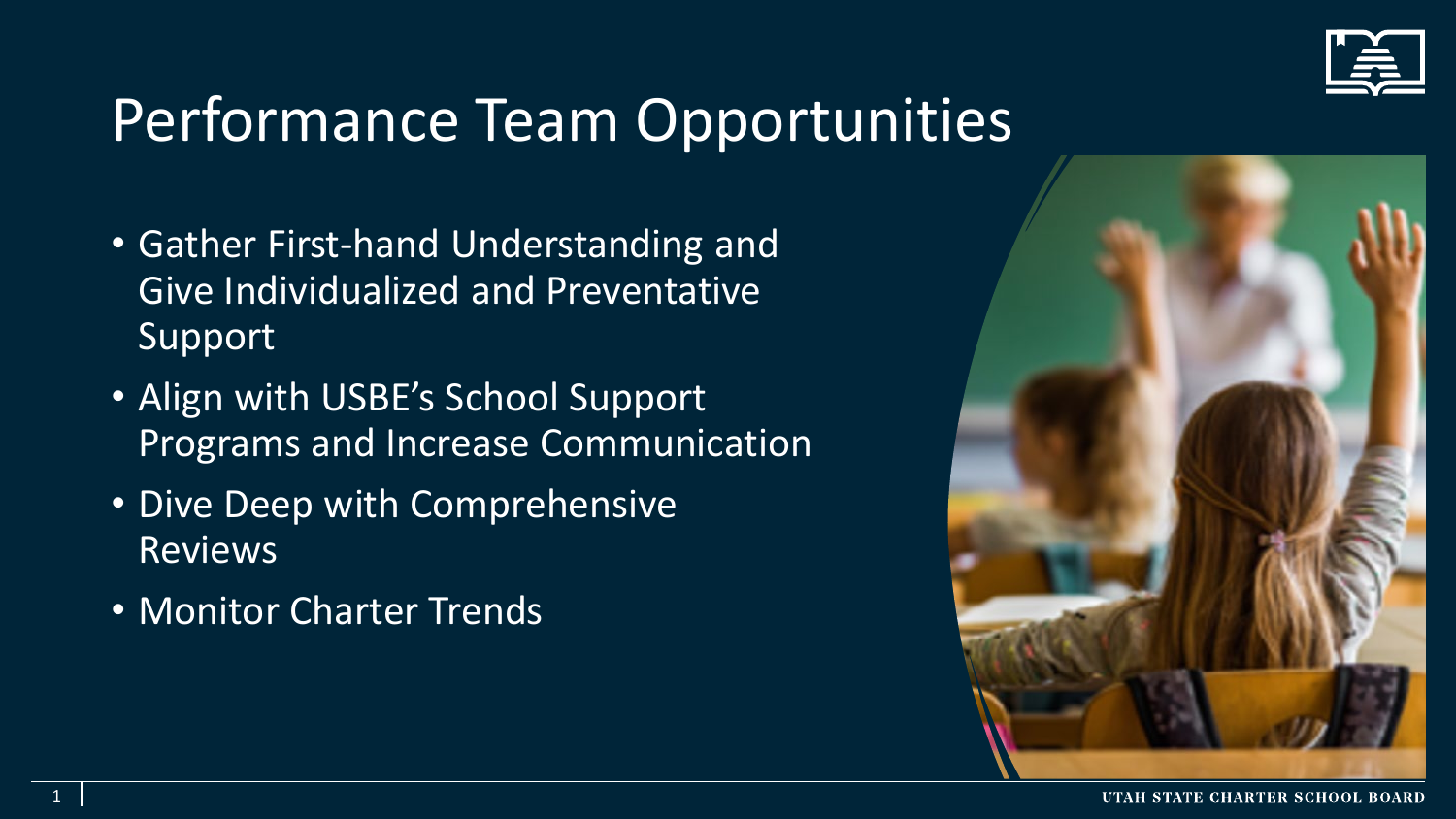

#### Trends in our work include identifying both school growth phases and board governance styles and policies. Driving questions we ask include:

- Does the model of the school impact the style of board governance?
- How do the different phases of school growth impact school performance?
- How do a board's policies and governance style directly impact a school's academic success?
- What board make-up and governance do we see in schools with less oversight and compliance triggers?
- How do different types of governing boards and board members best serve the phases of operation that our schools are in?

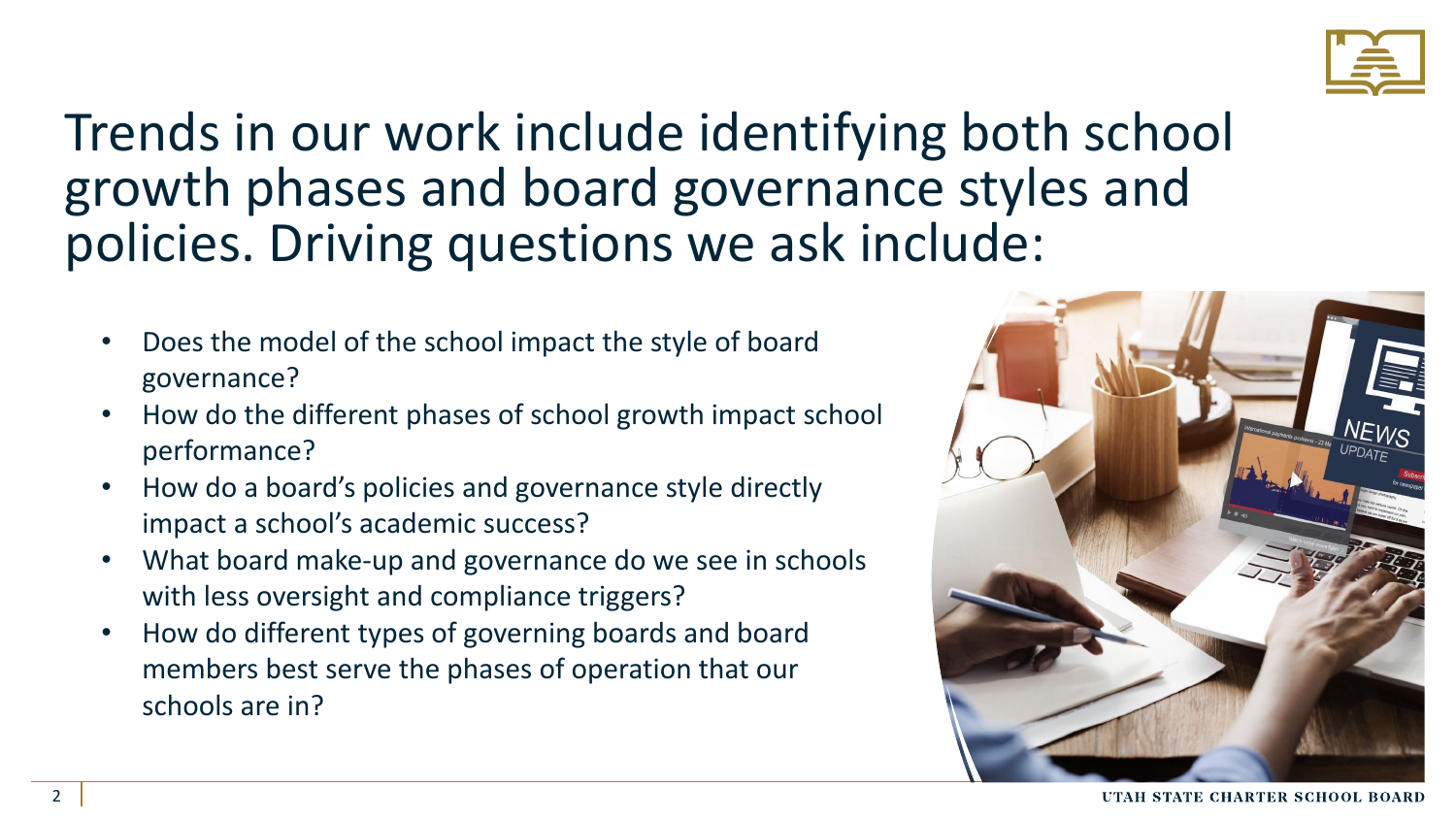

### School Growth Phases Related to Governance



- School needs vary for many reasons, but there are trends in the stage of their growth.
- What "growth phase" are the schools our portfolios in?
- The same board (style, make-up, members) may not meet the needs of every phase of growth of a school.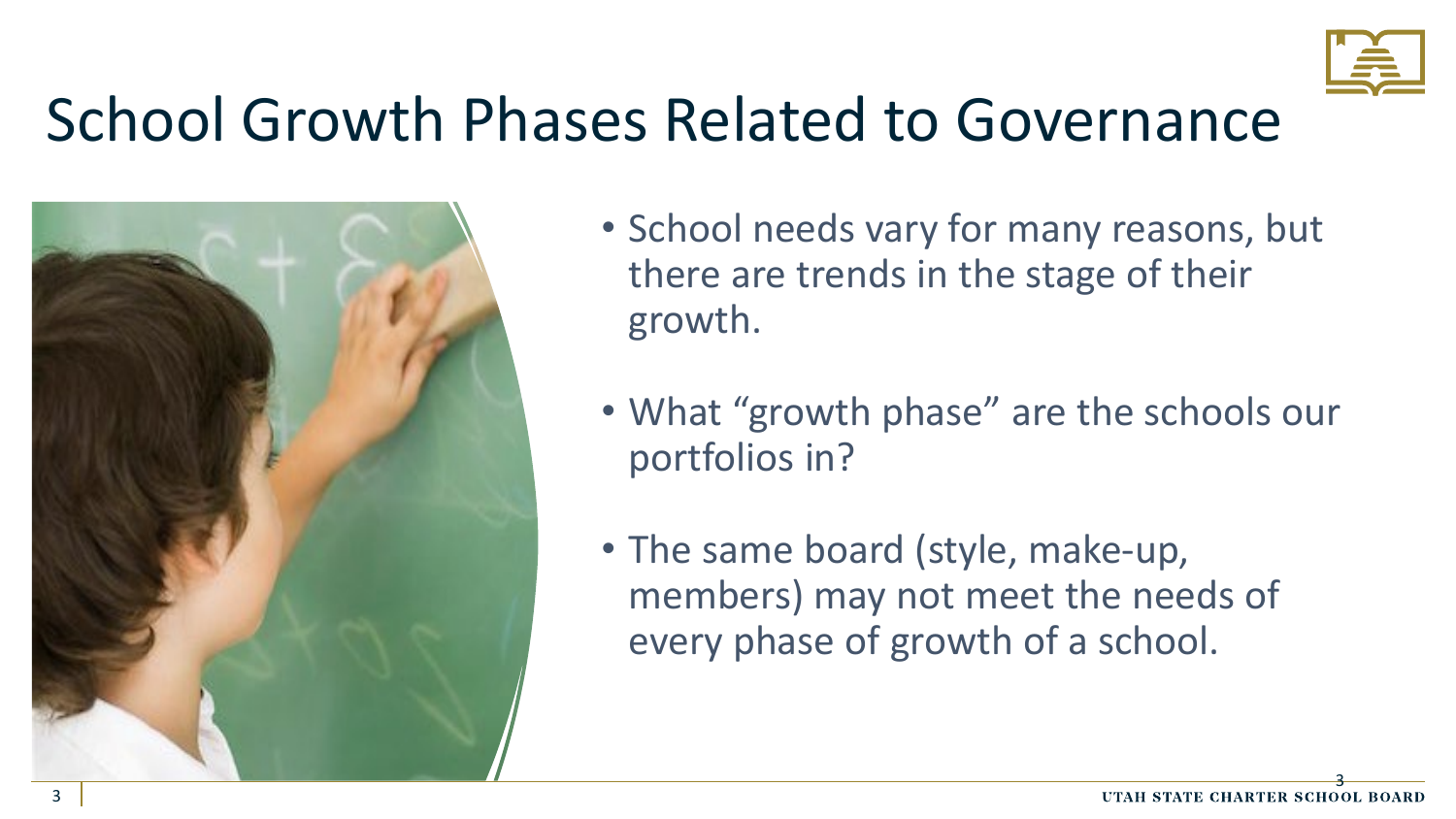

#### Example in Action – The Start Up Phase



- 0-5<sup>th</sup> Year of Operation
- Founding Board Special Skills
- USBE Identified Support